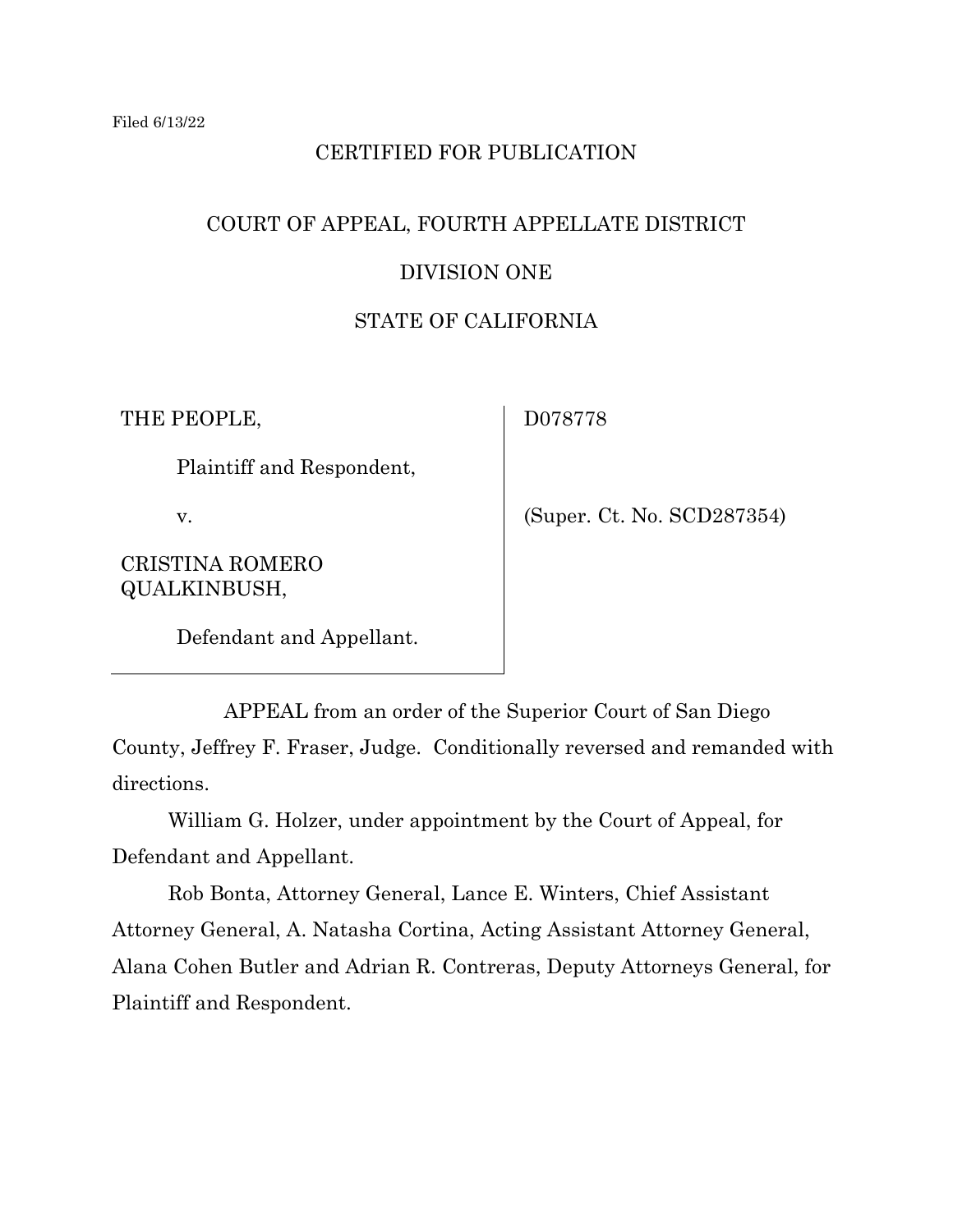I.

#### INTRODUCTION

Cristina Romero Qualkinbush threw a pair of scissors at her 75-yearold mother and then spat on a police officer who detained her following the incident. After the trial court denied Qualkinbush's motion for mental health diversion under Penal Code<sup>[1](#page-1-0)</sup> section 1001.36, she pled guilty to elder abuse  $(\S 368, \text{subd. (b)}(1))$  and misdemeanor battery on a peace officer  $(\S 243, \S 368)$ subd. (b)). The trial court placed her on formal probation for three years, subject to certain conditions, including residential mental health treatment. Qualkinbush appeals, claiming that the trial court erred in denying her motion for mental health diversion. She also contends, and the People concede, that we should order (1) amendment of the probation order to vacate certain fees or costs pursuant to Assembly Bill No. 1869 (2019–2020 Reg. Sess.) (AB 1869), which added, amended or repealed various statutes related to fees imposed by the courts on convicted defendants, and (2) correction of the probation search condition to accurately reflect the trial court's oral pronouncement, i.e., to delete authorization of searches of computers and recordable media. We requested that the parties submit supplemental briefs regarding the impact of Assembly Bill No. 1950 (AB 1950) which amended section 1203.1, effective January 1, 2021, and limited the maximum probation term that a trial court is authorized to impose for most felony offenses to two years. (Stats. 2020, ch. 328, § 2; former § 1203.1, subds. (a), (m).) We have received and considered those submissions. The parties agree that the offense of conviction falls under an exception to section 1203.1 and requires a three-year minimum probation term.

<span id="page-1-0"></span><sup>1</sup> Undesignated statutory references are to the Penal Code.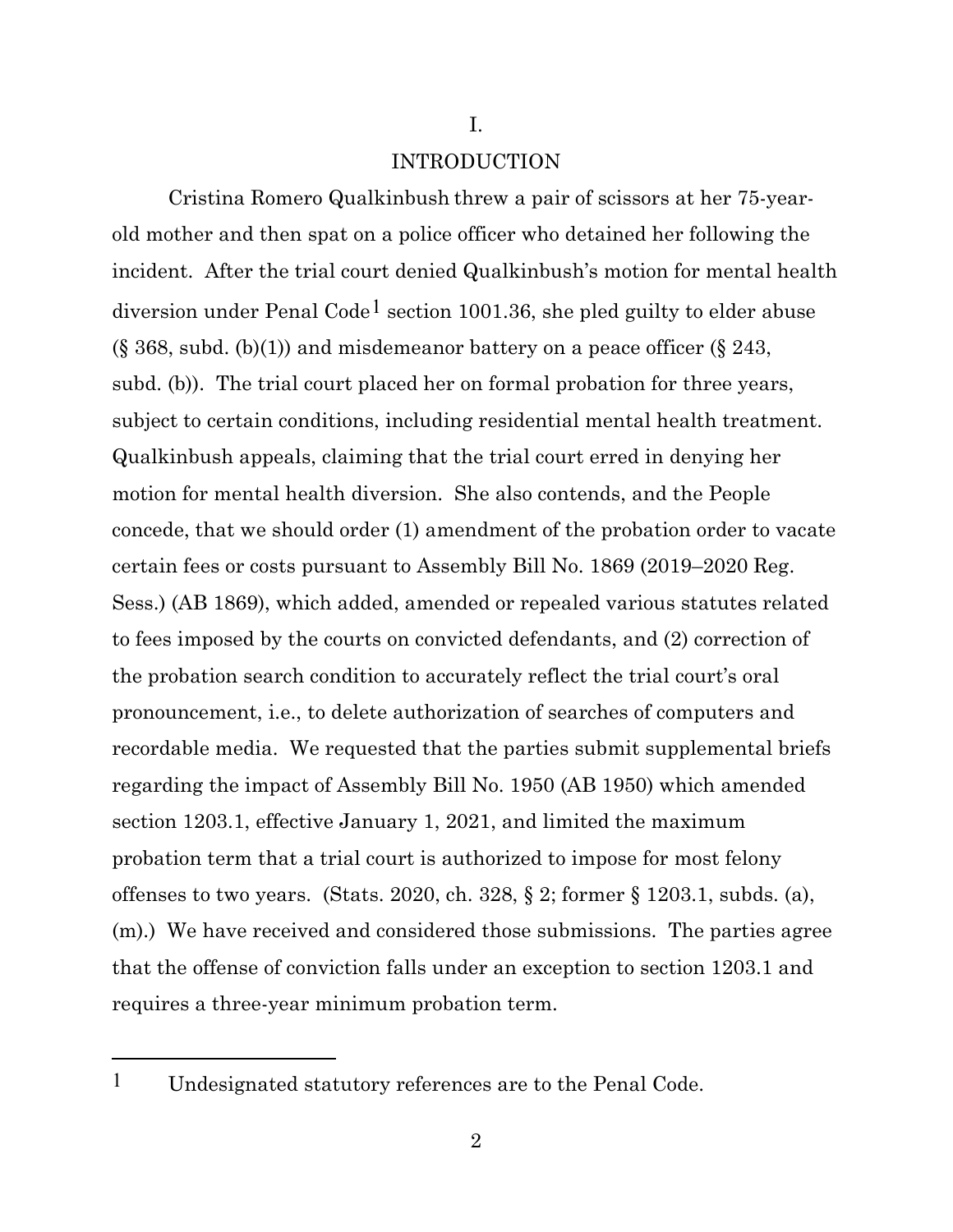For the reasons explained below, we conclude that the trial court erred when it denied Qualkinbush's motion for mental health diversion. We remand the matter to the trial court with instruction to reconsider the diversion motion, taking into consideration the primary purposes of the mental health diversion statute. If after conducting a hearing on the motion, the trial court again denies mental health diversion, the order granting formal probation shall be reinstated, as modified, to vacate the unpaid portion of the challenged fees and costs, and to correct the probation search conditions to delete authorization of searches of computers and recordable media.

### II.

## FACTUAL AND PROCEDURAL BACKGROUND

Qualkinbush was born in Russia. She was exposed to alcohol in utero and was raised for the first four years of her life in a dysfunctional family that "exposed her to extreme forms of torture and physical abuse." Her family abandoned her at age four. After she was abandoned, she lived in an orphanage where staff locked her "in a closet for extended periods of time or . . . put [her] in the bathroom for not eating." At age eight, an American couple adopted her and brought her to the United States. Qualkinbush's adoptive father began sexually abusing her shortly after her adoption. She suffered sexual abuse twice a week for approximately four years until her adoptive father's death.

As a juvenile, Qualkinbush exhibited behavioral problems in school including threatening staff and engaging in self-injurious behaviors, physical aggression, and altercations with peers. She made friends easily but quickly lost those friendships due to conflict. Her adoptive mother (mother) described Qualkinbush's juvenile history as "extensive"; however, Qualkinbush's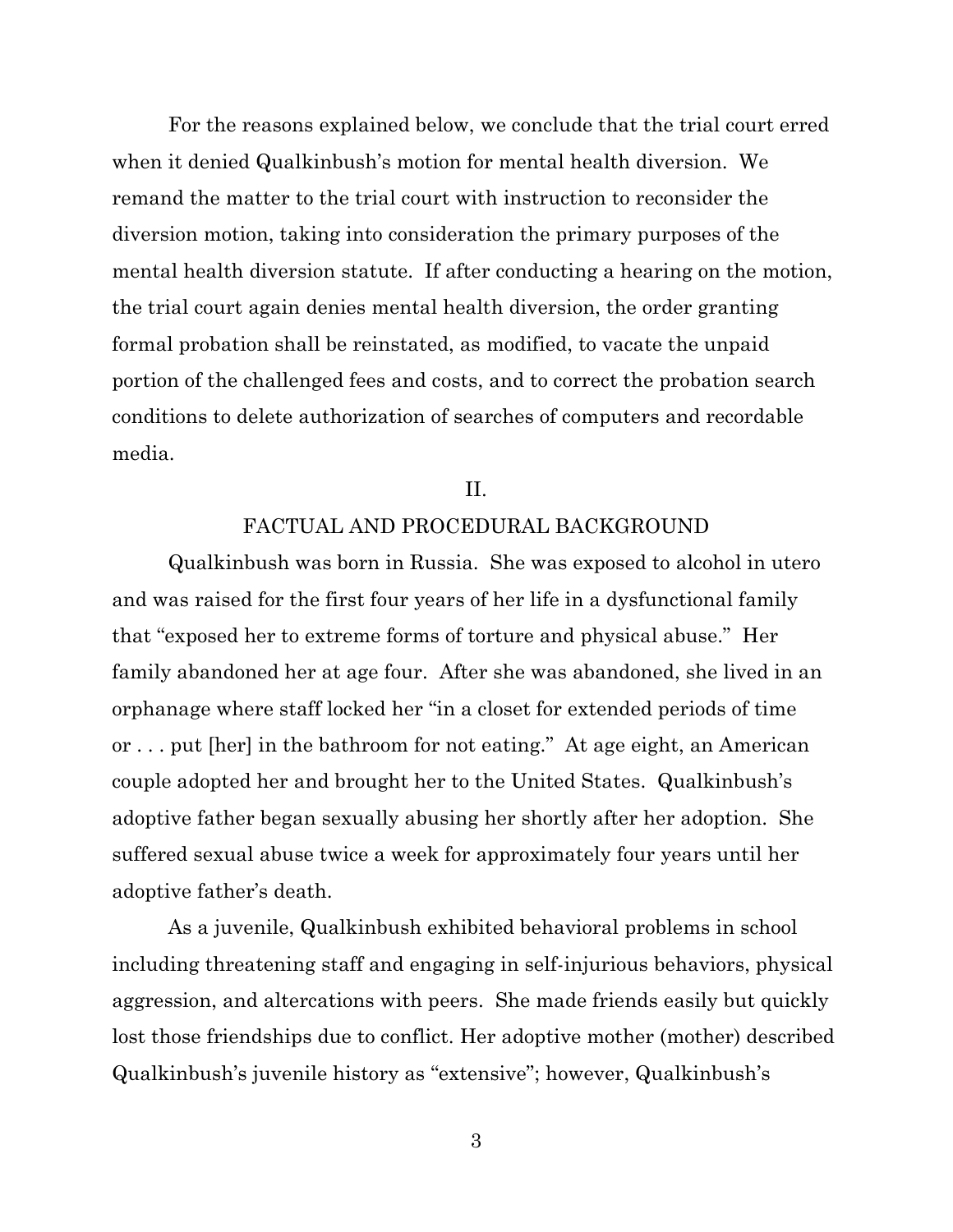juvenile records are not part of the record on appeal. One juvenile incident reportedly involved Qualkinbush attempting to strangle her mother. The mother reported that Qualkinbush "did very well as a juvenile with structure and services from the system." But after she turned 18, "she got sick and stopped taking her medication and stopped attending mental health services."

In September 2020, at age 20, Qualkinbush got drunk for the first time with a friend and returned to the home she shared with her mother. After getting into an argument with her mother, she held a knife to her own neck, became aggressive, and began knocking over furniture. Qualkinbush threw a pair of scissors at her mother, causing a laceration to her mother's thigh that required suturing. Qualkinbush struggled with police during her arrest yelling, hitting her head against objects, kicking, and spitting at a police officer.

A felony complaint was filed against Qualkinbush alleging four counts arising out of the incident: willful cruelty to an elder  $(\S 368, \text{subd. (b)(1)});$ assault with a deadly weapon  $(\S \S 245, \text{subd. (a)}(1), 1192.7, \text{subd. (c)}(23));$ vandalism causing \$400 or more in damage  $(\S 594, \text{subds.} (a), (b)(1))$ ; and misdemeanor battery upon a peace officer  $(\S 243, \text{subd. (b)})$ . The first two counts also alleged personal use of a deadly weapon (§ 12022, subd. (b)(1)), and great bodily injury upon a person 70 years of age or older (§ 12022.7, subd. (c)). Qualkinbush pled not guilty and denied the allegations.

Qualkinbush filed a pretrial motion for mental health diversion that was supported by a report from a clinical psychologist who diagnosed her as suffering from posttraumatic stress disorder (PTSD), complex trauma, and partial fetal alcohol syndrome. The psychologist opined that Qualkinbush's PTSD played a significant role in the commission of the charged offenses, her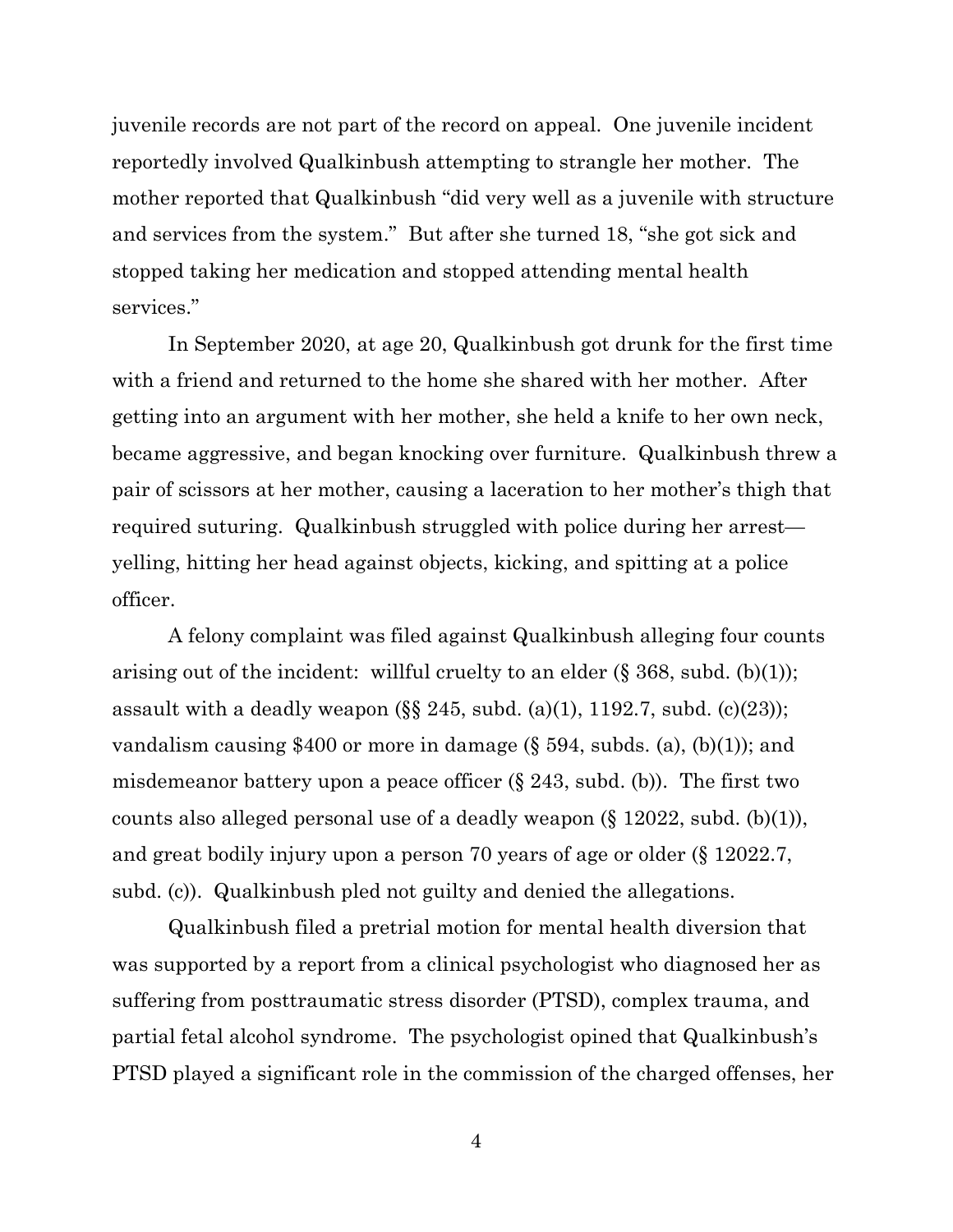mental health symptoms would respond to mental health treatment, and she did not pose an unreasonable risk of committing certain violent felonies known as super strikes. The People opposed the motion, arguing that Qualkinbush's mental illness was not a significant factor in the commission of the charged offenses and that she posed an unreasonable risk of danger to public safety if treated in the community.

In determining Qualkinbush's statutory eligibility for diversion, the trial court found, as conceded by the People, that she suffered from a qualifying mental health disorder, consented to diversion, waived her right to a speedy trial, and agreed to comply with treatment. The court assumed that Qualkinbush's mental illness was a significant factor in the commission of the charged offenses and that she did not pose an unreasonable risk of danger to public safety if treated in the community. Nonetheless, the court concluded that the charged offenses, though not statutorily disqualifying, were not suitable for diversion. In reaching this conclusion, the court commented that the general sentencing objectives in California Rules of Court,[2](#page-4-0) rule 4.410 reflected "the various and sometimes conflicting goals of our criminal justice system" and stated:

> "Although mental health diversion might satisfy the objectives of encouraging [Qualkinbush] to lead a lawabiding life and deterring her from future offenses after a lengthy history of mental health issues and past violence, three of the charged crimes involve the use of force that justifies placing the goals of punishment and deterrence of others by demonstrating the consequences of such criminal behavior above the needs of [Qualkinbush]."

<span id="page-4-0"></span><sup>2</sup> Undesignated rule references are to the California Rules of Court.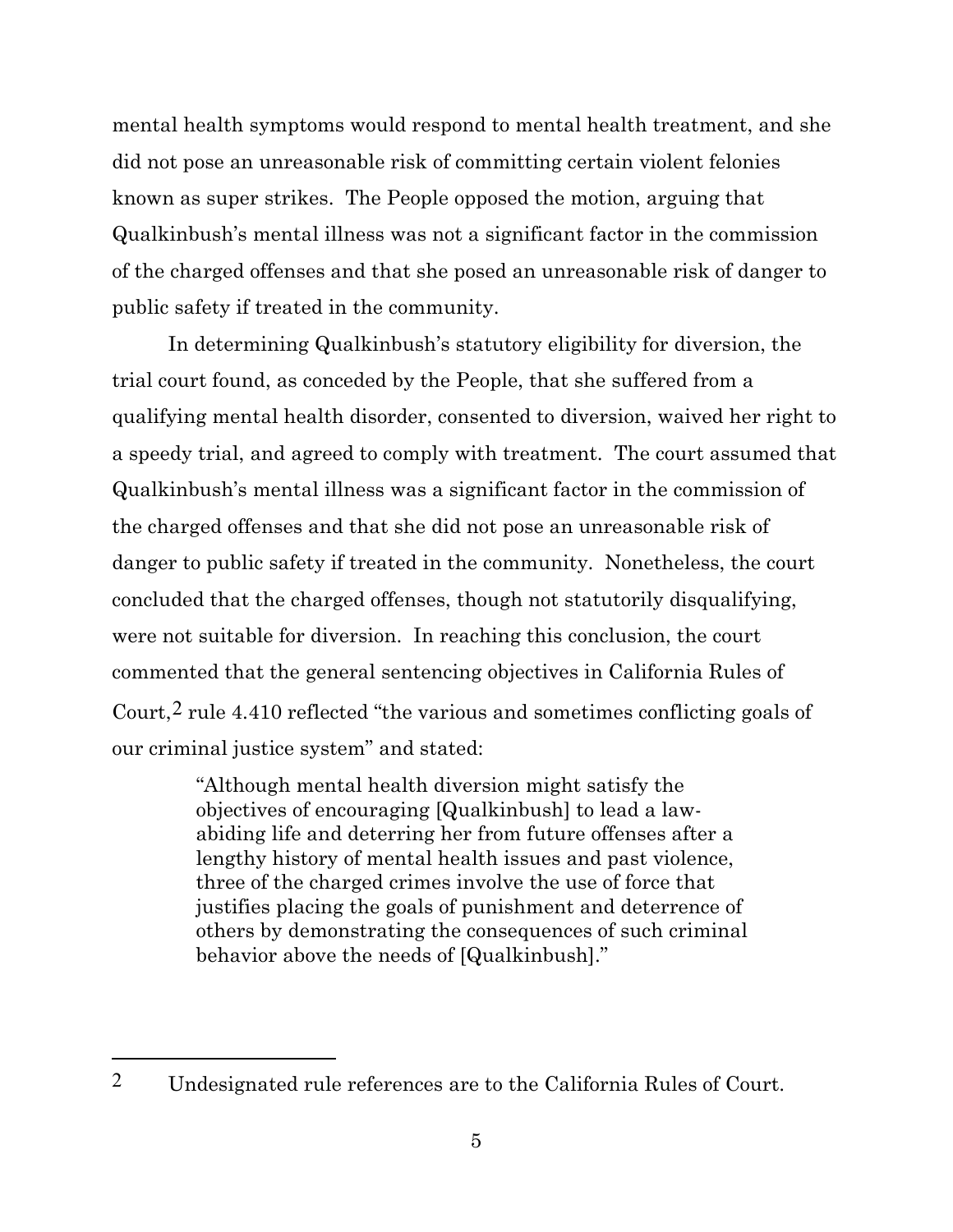The court proceeded to deny the diversion motion without prejudice, to permit renewal of the motion before the trial judge. The parties later reached a negotiated disposition pursuant to which Qualkinbush withdrew her not guilty plea and pled guilty to elder abuse and misdemeanor battery on a peace officer. The trial court granted the People's motion to dismiss all remaining counts and allegations. In return for her guilty plea, the prosecution agreed to a sentence consisting of three years of formal probation and a residential mental health program. Upon her successful completion of probation, her felony conviction would be reduced to a misdemeanor. The court sentenced Qualkinbush to three years of formal probation, imposed 365 days of custody, granted her 309 days of credit for time served, required that she be released to a residential mental health treatment program, and imposed certain fines, fees, and costs. Qualkinbush timely appealed and the trial court approved her request for a certificate of probable cause.

# III.

#### DISCUSSION

A. *The Trial Court Abused Its Discretion by Relying on General Objectives of Sentencing and Failing to Consider the Primary Purposes of the Mental Health Diversion Statute in Denying Qualkinbush's Motion for Diversion*

1. General Legal Principles

The Legislature created a pretrial mental health diversion program for defendants with certain diagnosed mental disorders, including PTSD.  $(\S 1001.36,$  subds. (a), (b)(1)(A).) The primary purposes of the legislation are to keep people with mental disorders from entering and reentering the criminal justice system while protecting public safety, to give counties discretion in developing and implementing diversion across a continuum of care settings, and to provide mental health rehabilitative services.  $(\S 1001.35.)$  Diversion can be "viewed as a specialized form of probation, ...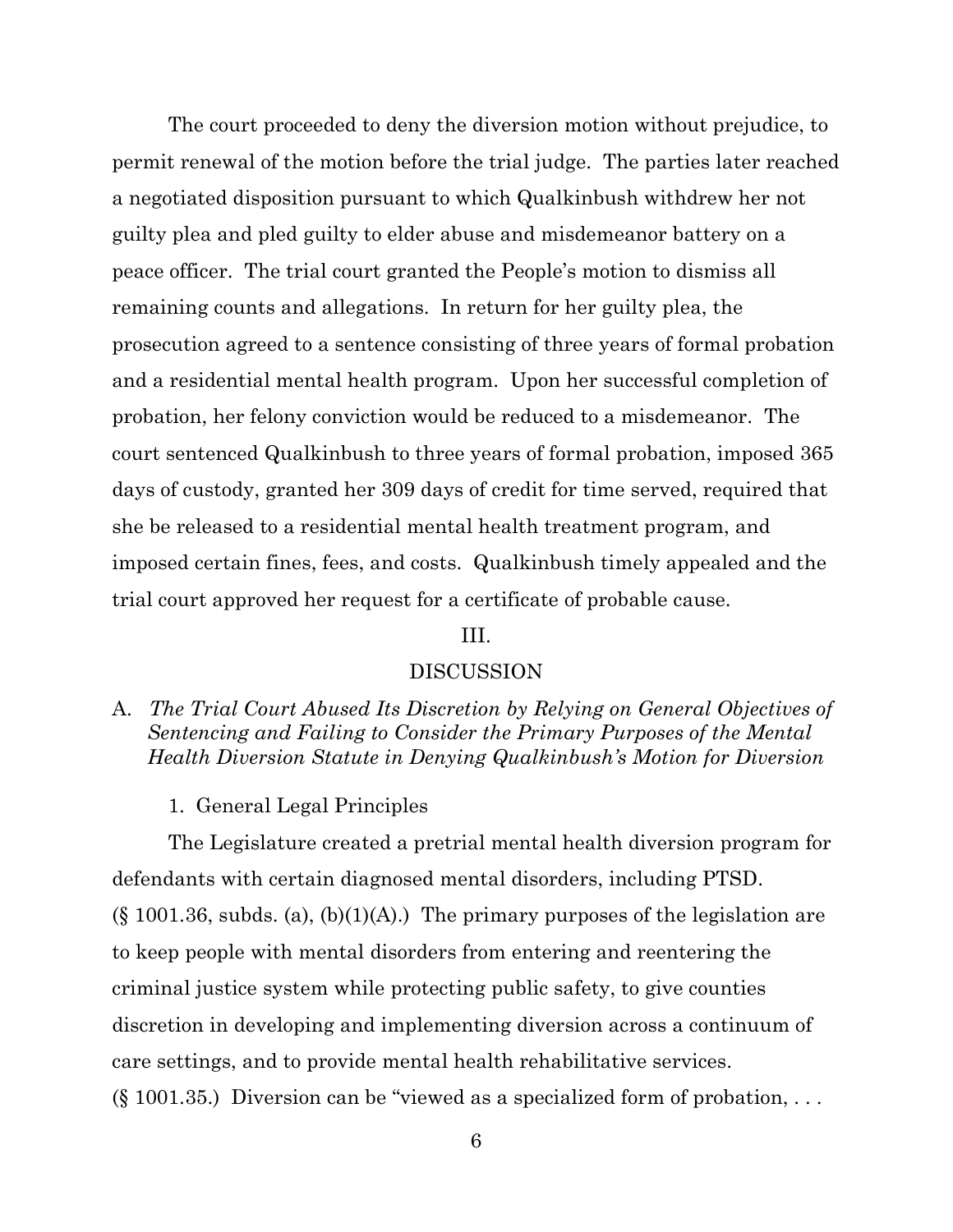[that] is intended to offer a second chance to offenders who are minimally involved in crime and maximally motivated to reform, . . . ." (*People v. Superior Court* (*On Tai Ho*) (1974) 11 Cal.3d 59, 66.)

The mental health diversion program allows qualifying defendants to be treated in a community mental health program for up to two years, after which, if they perform "satisfactorily in diversion, ... the court shall dismiss the defendant's criminal charges that were the subject of the criminal proceedings at the time of the initial diversion." (§ 1001.36, subd. (e).) To be considered for diversion (1) the defendant must make a prima facie showing that he or she meets all of the threshold eligibility requirements,  $3(2)$  $3(2)$  the defendant and the offense are suitable for diversion, and (3) the trial court is satisfied that the recommended program of mental health treatment will meet the defendant's specialized mental health treatment needs. (*People v. Frahs* (2020) 9 Cal.5th 618, 627, citing § 1001.36, subds. (a), (b)(3) & (c)(1).) If these statutory requirements are satisfied "then the court *may* grant pretrial diversion." (*Frahs*, at p. 627, italics added.)

The trial court's determinations as to whether a defendant suffers from a mental disorder under subdivision (b)(1)(A) of section 1001.36 and whether

<span id="page-6-0"></span><sup>&</sup>lt;sup>3</sup> The defendant must make a prima facie showing on the following six eligibility requirements for diversion: (1) defendant suffers from a mental disorder identified in the most recent edition of the Diagnostic and Statistical Manual of Mental Disorders (DSM); (2) defendant's mental disorder was a significant factor in committing the charged offense; (3) an opinion from a qualified mental health expert that defendant's symptoms would respond to mental health treatment; (4) defendant consents to diversion and waives the right to a speedy trial; (5) defendant agrees to comply with treatment as a condition of diversion; and (6) defendant will not pose an unreasonable risk of danger to public safety if treated in the community. (§ 1001.36, subd.  $(b)(1)(A)–(F).)$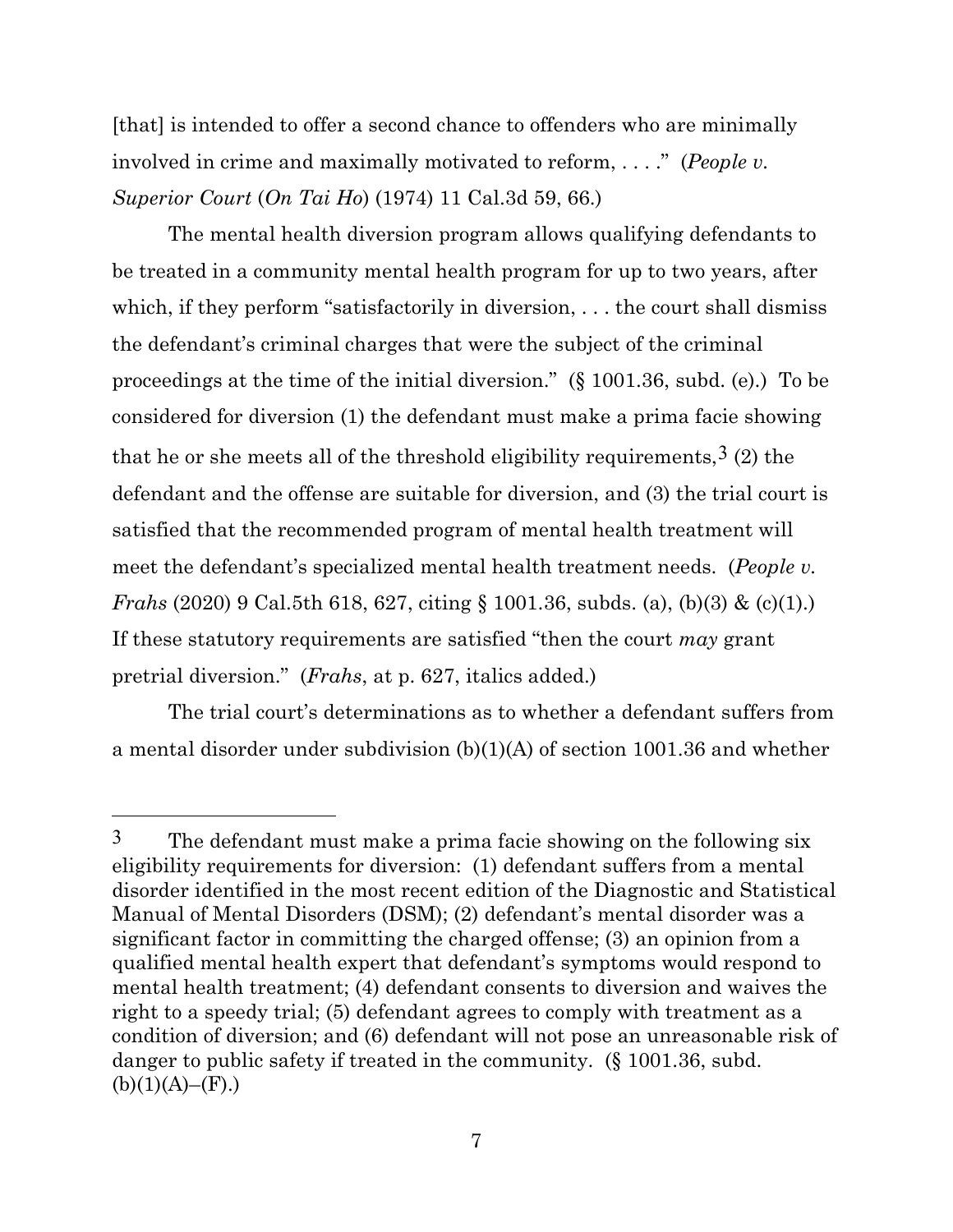that disorder played a significant role in the commission of the charged offense are reviewed for substantial evidence. (*People v. Gerson* (2022) 74 Cal.App.5th 561, 572–573.) "Ultimately, however, diversion under section 1001.36 is discretionary, not mandatory, even if all the [statutory] requirements are met" and we "review for abuse of discretion the trial court's decision whether to grant a request for mental health diversion." (*Id.* at p. 573.) " 'A court abuses its discretion when it makes an arbitrary or capricious decision by applying the wrong legal standard [citations], or bases its decision on express or implied factual findings that are not supported by substantial evidence.'" (*Ibid.*)

### 2. Analysis

Qualkinbush contends that she met her burden to establish the six eligibility requirements for diversion and that the trial court abused its discretion by applying the general sentencing objectives contained in rule 4.410 in determining her suitability for diversion rather than applying the specific mental health diversion objectives set forth in section 1001.35. The People assert that Qualkinbush forfeited her claim because the trial court denied her motion without prejudice and she never renewed it prior to pleading guilty. Assuming that we reject the forfeiture argument, the People assert that the trial court properly exercised its discretion to deny Qualkinbush's motion based on her unsuitability for diversion.

The record does not support the People's forfeiture argument. The trial court noted that case law appears to allow for mental health diversion until final judgment and that a possibility existed that the trial judge, if "presented with additional evidence *at trial*, could conclude that such diversion is appropriate." (Italics added.) On this basis, the trial court denied Qualkinbush's motion "without prejudice [for renewal] before the trial judge."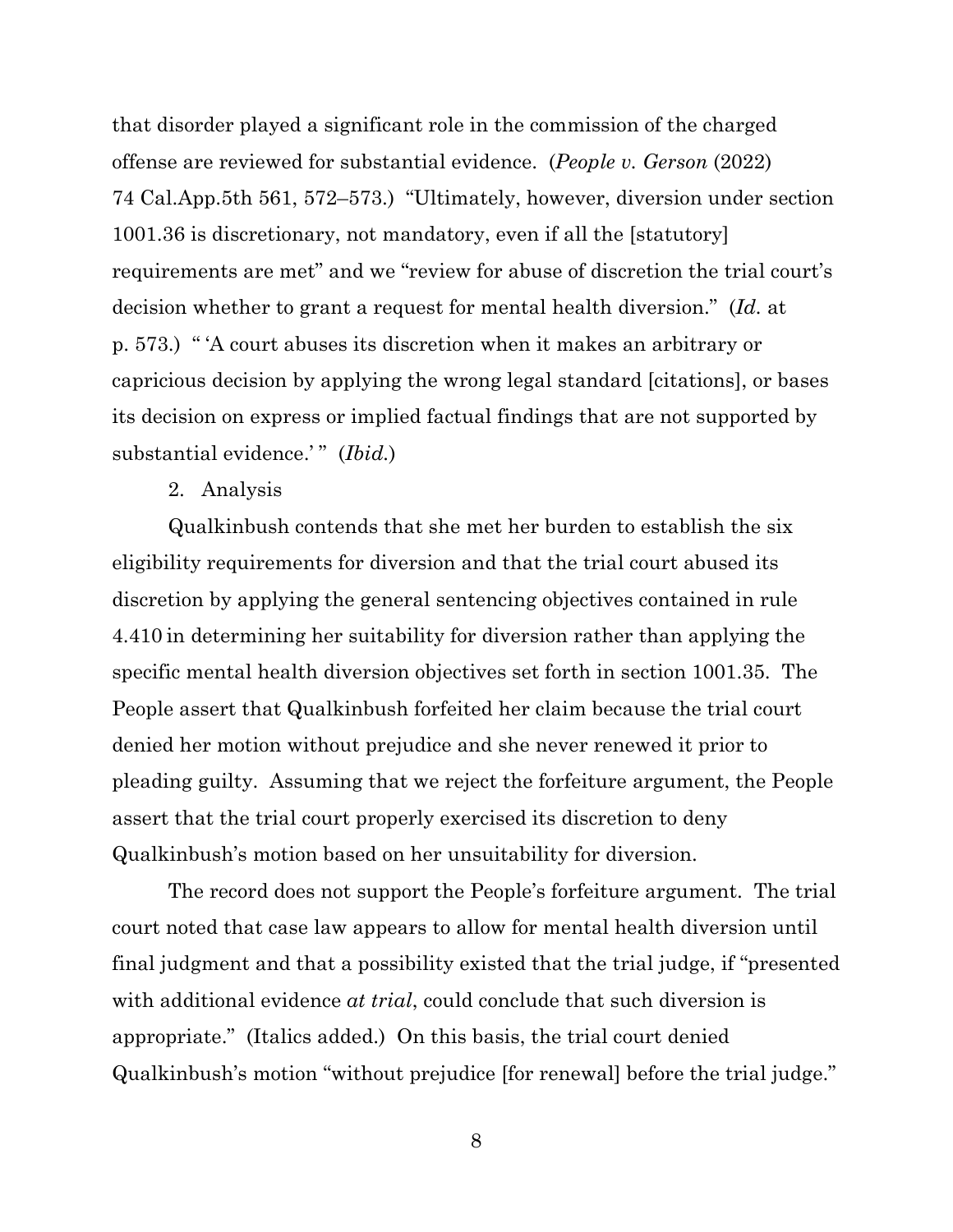However, Qualkinbush pled guilty and never had an opportunity to renew her motion. On this record, Qualkinbush properly notes that any renewed motion without additional evidence would have been frivolous.

The trial court's denial of Qualkinbush's motion for mental health diversion is appealable. (See, e.g., *Morse v. Municipal Court* (1974) 13 Cal.3d 149, 155 ["[a]n order denying [drug] diversion is a preliminary determination from which no provision is made for interlocutory review but which is subject to review on appeal from a judgment in the criminal proceedings"]; § 1237.5 [defendant may appeal from a judgment of conviction upon a guilty plea by obtaining a certificate of probable cause].) Accordingly, Qualkinbush's timely appeal and receipt of a certificate of probable cause preserved the matter for appellate review.

With respect to the six statutory eligibility requirements set forth in section 1001.36, subdivision (b)(1), the trial court found that three of these requirements were not at issue<sup>[4](#page-8-0)</sup> and assumed a finding in Qualkinbush's favor on two additional requirements.[5](#page-8-1) The trial court did not address the last eligibility requirement, i.e., whether Qualkinbush had presented an opinion from a qualified mental health expert that her symptoms would respond to mental health treatment.  $(\S 1001.36, \text{subd. (b)}(1)(C))$ . This

<span id="page-8-0"></span><sup>4</sup> The People conceded that Qualkinbush suffered from a qualifying mental health disorder, Qualkinbush consented to diversion and waived her right to a speedy trial, and agreed to comply with treatment. (§ 1001.36, subd. (b)(1)(A), (D), (E).)

<span id="page-8-1"></span> $5$  The trial court assumed a finding that Qualkinbush's mental illness played a significant role in the commission of the charged offenses, and that she does not pose an unreasonable risk of danger to public safety if treated in the community.  $(\S 1001.36, \text{ subd. } (b)(1)(B), (F))$ .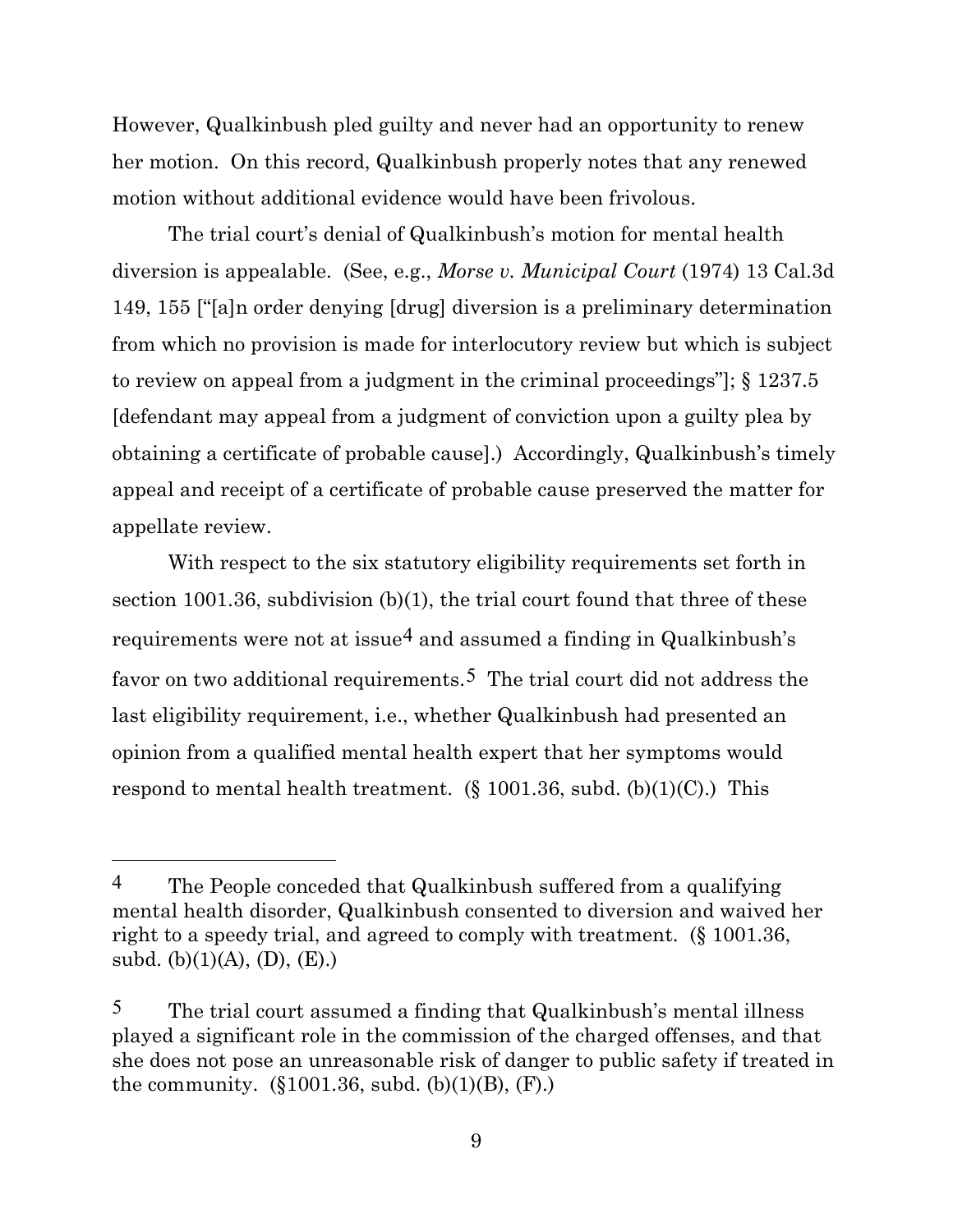omission appears to be an oversight because the psychologist who evaluated Qualkinbush stated in her report that Qualkinbush's symptoms would respond to mental health treatment and that available treatments existed points that the People did not contest. Accordingly, the evidence supported a finding in Qualkinbush's favor on this final eligibility factor. Notably, the People do not challenge Qualkinbush's eligibility for diversion on appeal.[6](#page-9-0)

Even after a defendant makes a prima facie showing that he or she meets the six threshold eligibility requirements, a trial court may still exercise its discretion to deny mental health diversion if it finds that the defendant or the offense are not suitable for diversion. (§ 1001.36, subd. (b)(3).) The trial court expressly found that Qualkinbush's offenses were "not suitable for diversion." In her briefing on appeal, Qualkinbush appears to contend that a defendant may be deemed not suitable for diversion under section 1001.36 subdivision (b)(3) only if the court finds that the defendant poses an unreasonable risk of danger to public safety. (§ 1001.36, subd.  $(b)(1)(F)$ .) We reject this contention.

" 'When construing a statute, we must "ascertain the intent of the Legislature so as to effectuate the purpose of the law." ' [Citations.] '[W]e begin with the words of a statute and give these words their ordinary meaning.' [Citation.] 'If the statutory language is clear and unambiguous, then we need go no further.' [Citation.] If, however, the language supports more than one reasonable construction, we may consider 'a variety of

<span id="page-9-0"></span> $6$  The Legislature has excluded defendants charged with specified offenses, including murder, from the diversion program. (§ 1001.36, subd.  $(b)(2)(A)$ –(H).) The criminal complaint shows that the People did not charge Qualkinbush with an offense that precluded her eligibility for diversion. Nothing in the trial court's ruling suggests that it misunderstood the types of offenses that preclude mental health diversion.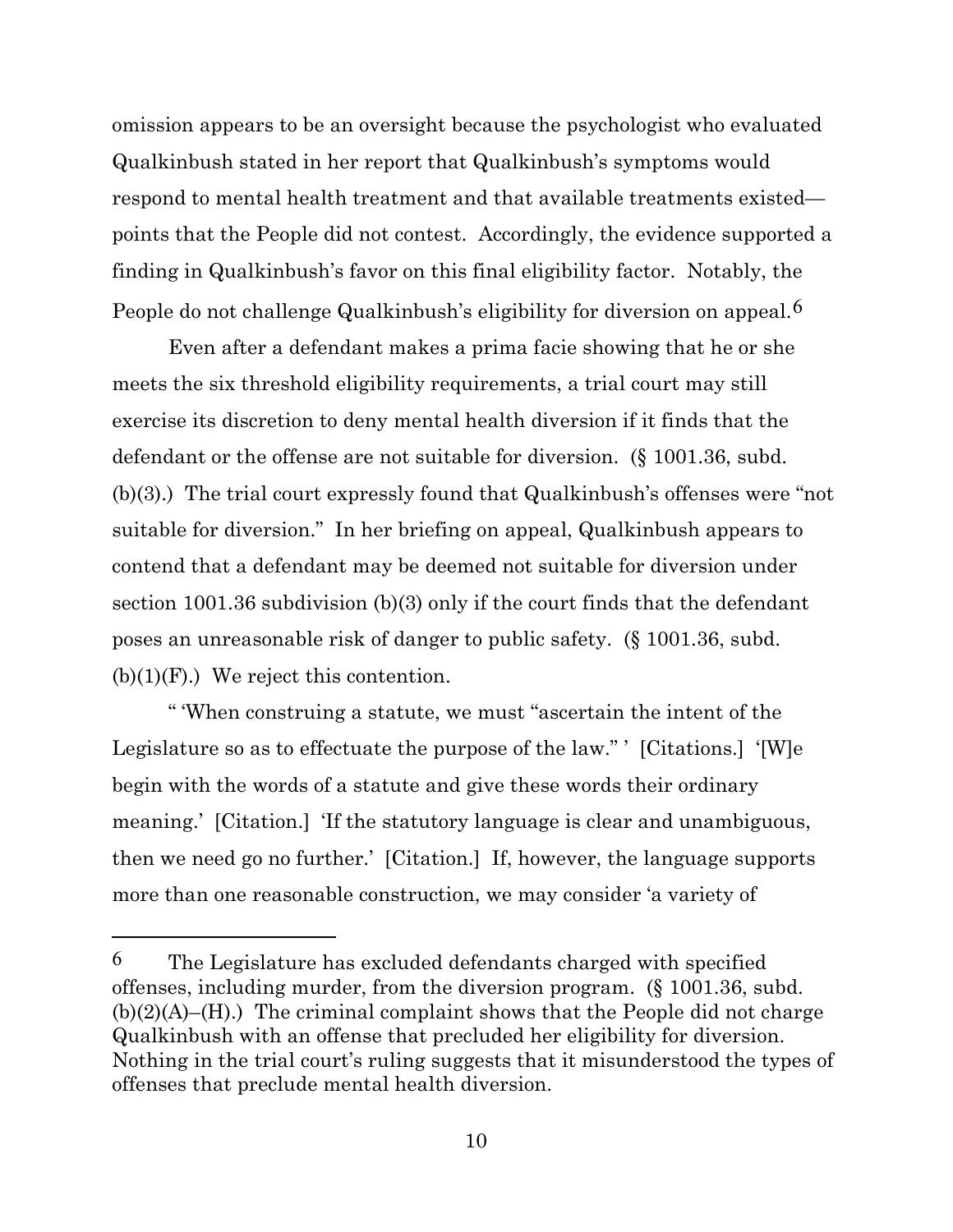extrinsic aids, including the ostensible objects to be achieved, the evils to be remedied, the legislative history, public policy, contemporaneous administrative construction, and the statutory scheme of which the statute is a part.' [Citation.] Using these extrinsic aids, we 'select the construction that comports most closely with the apparent intent of the Legislature, with a view to promoting rather than defeating the general purpose of the statute, and avoid an interpretation that would lead to absurd consequences.' " (*People v. Sinohui* (2002) 28 Cal.4th 205, 211–212.) "Where reasonably possible, we avoid statutory constructions that render particular provisions superfluous or unnecessary." (*Dix v. Superior Court* (1991) 53 Cal.3d 442, 459.)

The language and construction of section 1001.36 do not support Qualkinbush's argument that a defendant shall be deemed suitable for diversion under the statute if the court finds that the defendant does not pose an unreasonable risk of danger to public safety. The requirement that a defendant not pose an unreasonable risk of danger to public safety is one of the six eligibility requirements of section 1001.36, subdivision (b)(1). The Legislature added the requirement that "the defendant and the offense" be suitable for diversion in 2019 in new subdivision (b)(3). (Stats. 2018, ch. 1005, § 1, eff. Jan. 1, 2019.) Construing the new requirement that the defendant and offense be suitable for diversion as equivalent to a defendant not posing an unreasonable risk of danger to public safety would render the new statutory language superfluous. (*Williams v. Superior Court* (1993) 5 Cal.4th 337, 357 ["An interpretation that renders statutory language a nullity is obviously to be avoided".

The next question that we must address is the intended meaning of the new term. We have reviewed the legislative history of the 2019 amendment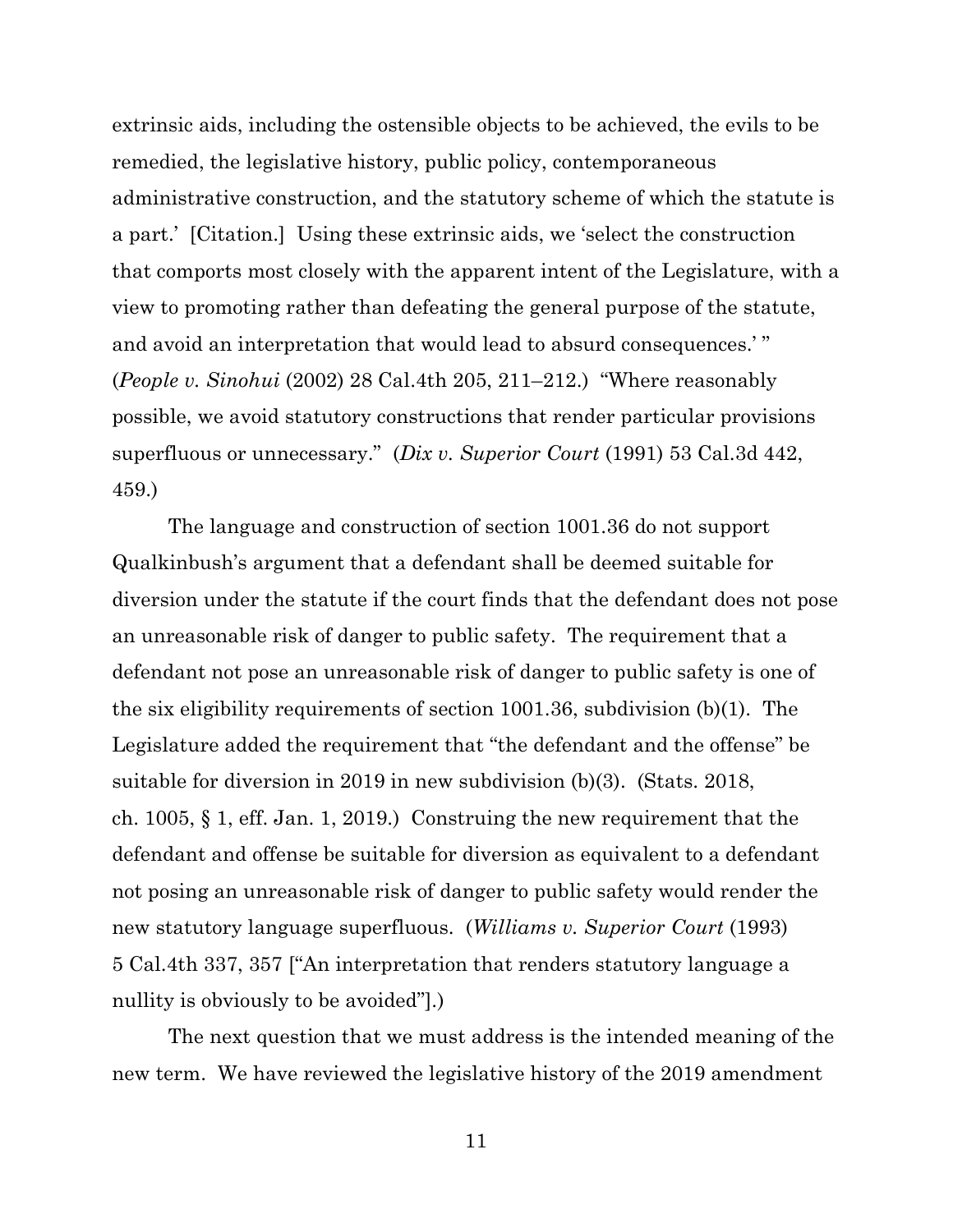that added subdivision (b)(3) to section 1001.36 and obtained no insight into the intended meaning of the new suitability requirement. As the People note, and our independent research has confirmed, no case law exists interpreting this term. The only interpretation of the new term appears in a legal treatise that commented:

> "Accordingly, it seems clear the court can grant diversion if the minimum standards are met, and, correspondingly, can refuse to grant diversion even though the defendant meets the technical requirements of the program.

"There may be times, because of the defendant's circumstances, where the interests of justice do not support diversion of the case. The defendant's criminal or mental health history may reflect a substantial risk the defendant will commit dangerous crimes beyond the 'super strikes' identified in section 1001.36, subdivision (b)(6). It may be that because of the defendant's level of disability there is no reasonably available and suitable treatment program for the defendant. The defendant's treatment history may indicate the prospect of successfully completing a program is quite poor. Conduct in prior diversion programs may indicate the defendant is now unsuitable. (See § 1001.36, subd. (h) [the court may consider past performance on diversion in determining suitability].) The court may consider whether the defendant and the community will be better served by the regimen of mental health court. (See § 1001.36, subd. (c)(1)(B) [the court may consider interests of the community in selecting a program].) Clearly the court is not limited to excluding persons only because of the risk of committing a 'super strike'—the right to exclude because of dangerousness goes well beyond that limited list. In short, the court may consider *any* factor relevant to whether the defendant is suitable for diversion." (Couzens et al., Sentencing California Crimes (The Rutter Group, Sept. 2021 update) § 7:21, pp. 7-29–7-30.)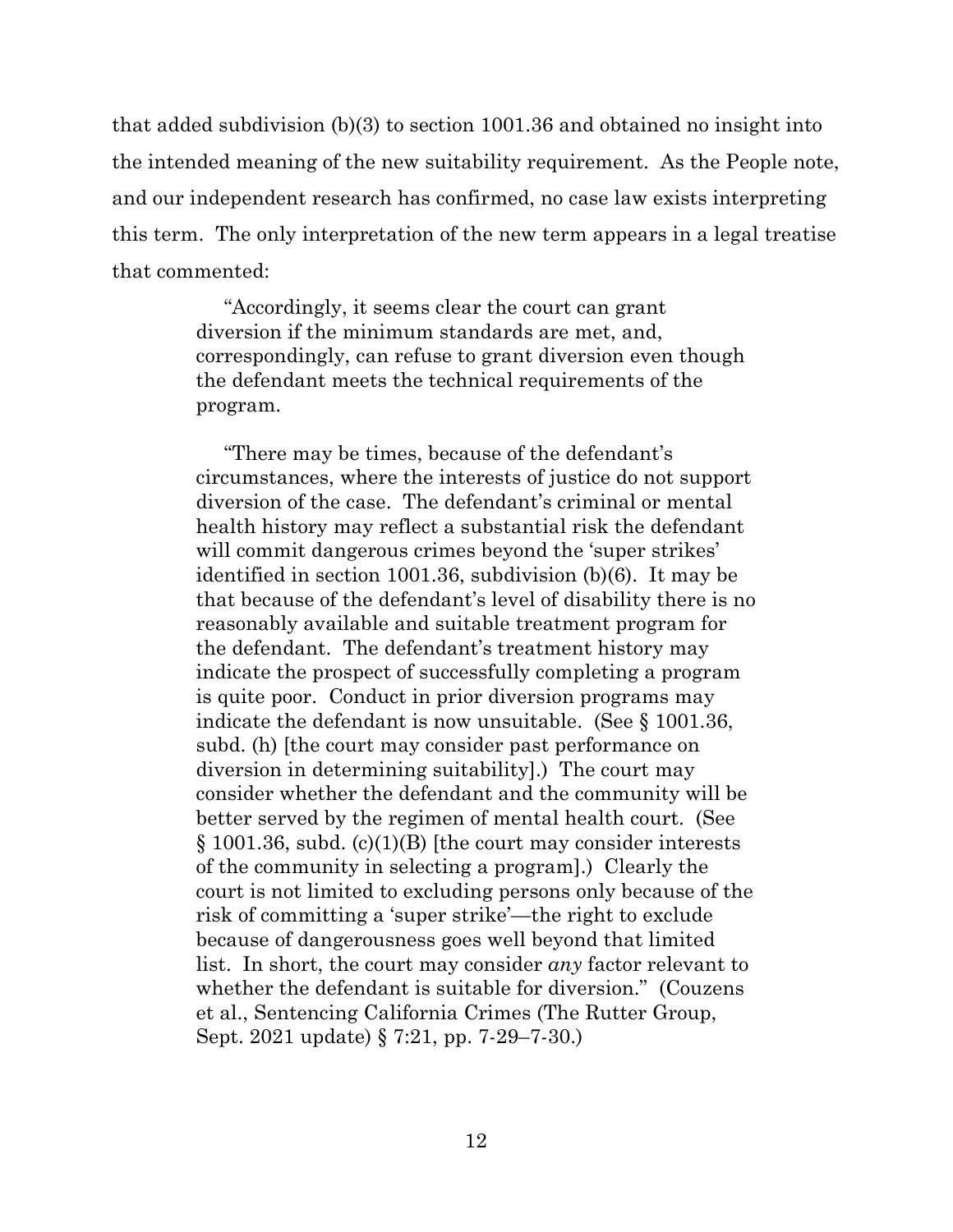In examining the suitability of Qualkinbush and the charged offenses for mental health diversion, the trial court relied on the general sentencing objectives of the criminal justice system as articulated in rule 4.410.<sup>[7](#page-12-0)</sup> Qualkinbush asserts that the trial court erred in relying on rule 4.410 and that doing so amounted to an abuse of discretion because the court should have relied instead on the remedial purpose of the legislation as articulated in section 1001.35.[8](#page-12-1)

Another appellate court addressed an analogous argument in the context of the military diversion statute (§ 1001.80), stating that "[a] trial court lacking specific, statutory criteria to guide its suitability determination is not operating in a vacuum; that the statute imposes no restrictions on what the court may consider does not alter the court's fundamental duty to exercise discretion consistent with the principles and purpose of the

<span id="page-12-1"></span>8 Section 1001.35 states that "[t]he purpose of this chapter is to promote all of the following: [¶] (a) Increased diversion of individuals with mental disorders to mitigate the individuals' entry and reentry into the criminal justice system while protecting public safety. [¶] (b) Allowing local discretion and flexibility for counties in the development and implementation of diversion for individuals with mental disorders across a continuum of care settings. [¶] (c) Providing diversion that meets the unique mental health treatment and support needs of individuals with mental disorders."

<span id="page-12-0"></span><sup>7</sup> Rule 4.410(a) lists the general objectives of sentencing as: "(1) Protecting society; (2) Punishing the defendant; (3) Encouraging the defendant to lead a law-abiding life in the future and deterring him or her from future offenses; (4) Deterring others from criminal conduct by demonstrating its consequences; (5) Preventing the defendant from committing new crimes by isolating him or her for the period of incarceration; (6) Securing restitution for the victims of crime; (7) Achieving uniformity in sentencing; and (8) Increasing public safety by reducing recidivism through community-based corrections programs and evidence-based practices."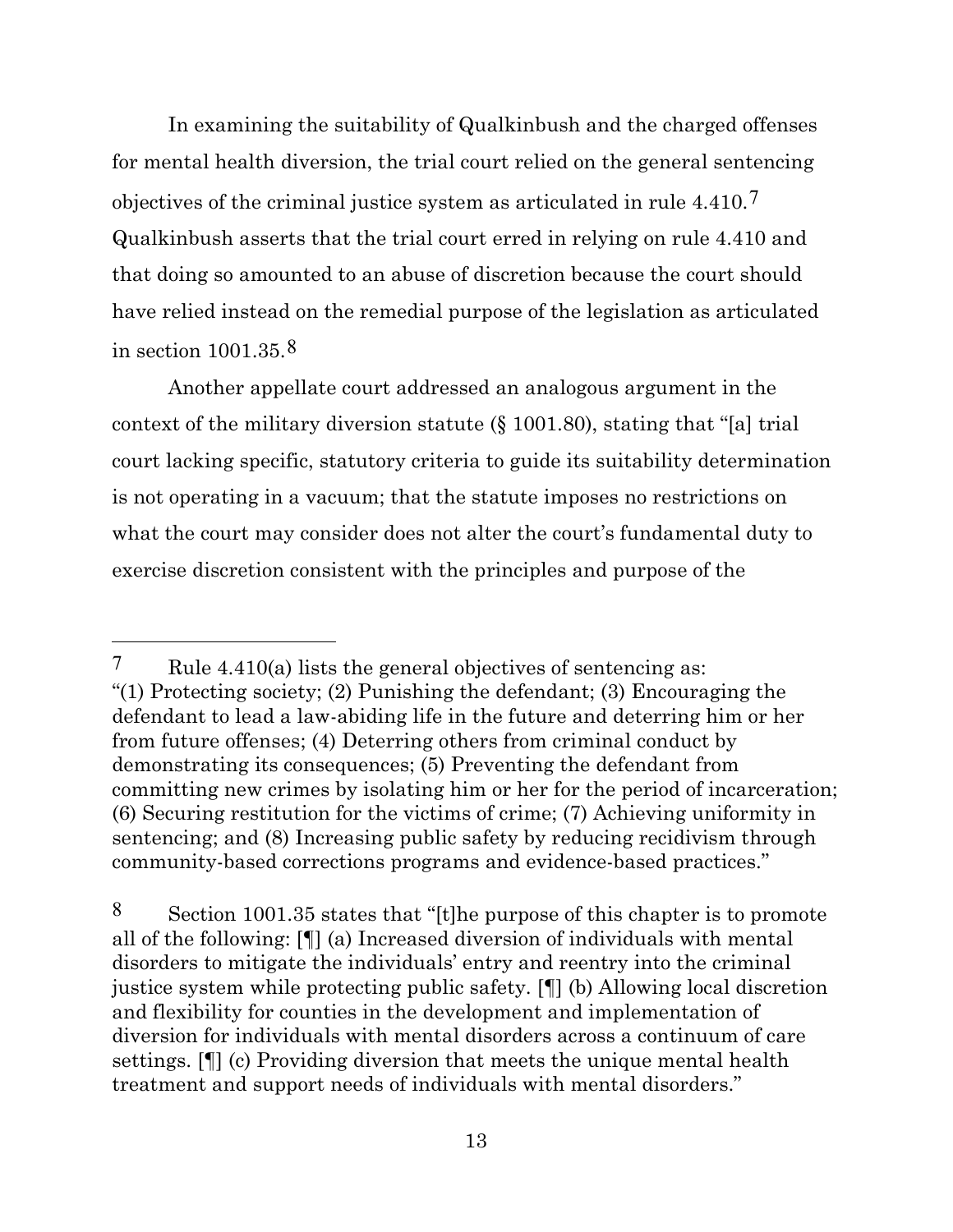governing law. [Citation.] But neither do we view lawful limits on the exercise of discretion as a basis for limiting the court's consideration of factors or criteria that it deems relevant, so long as that assessment does not reveal an erroneous understanding of or ' "transgress[ ] the confines of the applicable principles of law" ' [citation]. The discretion to consider a defendant's suitability for pretrial military diversion necessarily requires discretionary judgments about which criteria or factors best determine suitability, and both operations of discretion must be informed by the legal principles and purpose of the statute guiding the court's actions." (*Wade v. Superior Court* (2019) 33 Cal.App.5th 694, 710 (*Wade*).)

In *Wade, supra*, 33 Cal.App.5th 694, the appellate court concluded that the trial court did not err in considering an information sheet of factors derived from the felony sentencing guidelines set forth in various California Rules of Court in deciding the defendant's suitability for military diversion. (*Id.* at pp. 714–715.) Nonetheless, the reviewing court found that the trial court had abused its discretion in denying military diversion because "its explanation for denying pretrial diversion gave no indication that it was informed by the rehabilitative principles that define the military diversion statute" and "nothing in the record . . . demonstrate[d], 'either explicitly or by inference, that the trial court based its discretion with the proper primary objective in mind.' " (*Id.* at p. 716.)

The trial court in this case committed a similar error. Relying on the general sentencing objectives articulated in rule 4.410, the trial court found Qualkinbush unsuitable for mental health diversion, and further found that punishment was appropriate, based on her lengthy history of mental health issues, her use of force in the commission of the charged crimes, and her history of violence. There is no indication in the trial court's comments that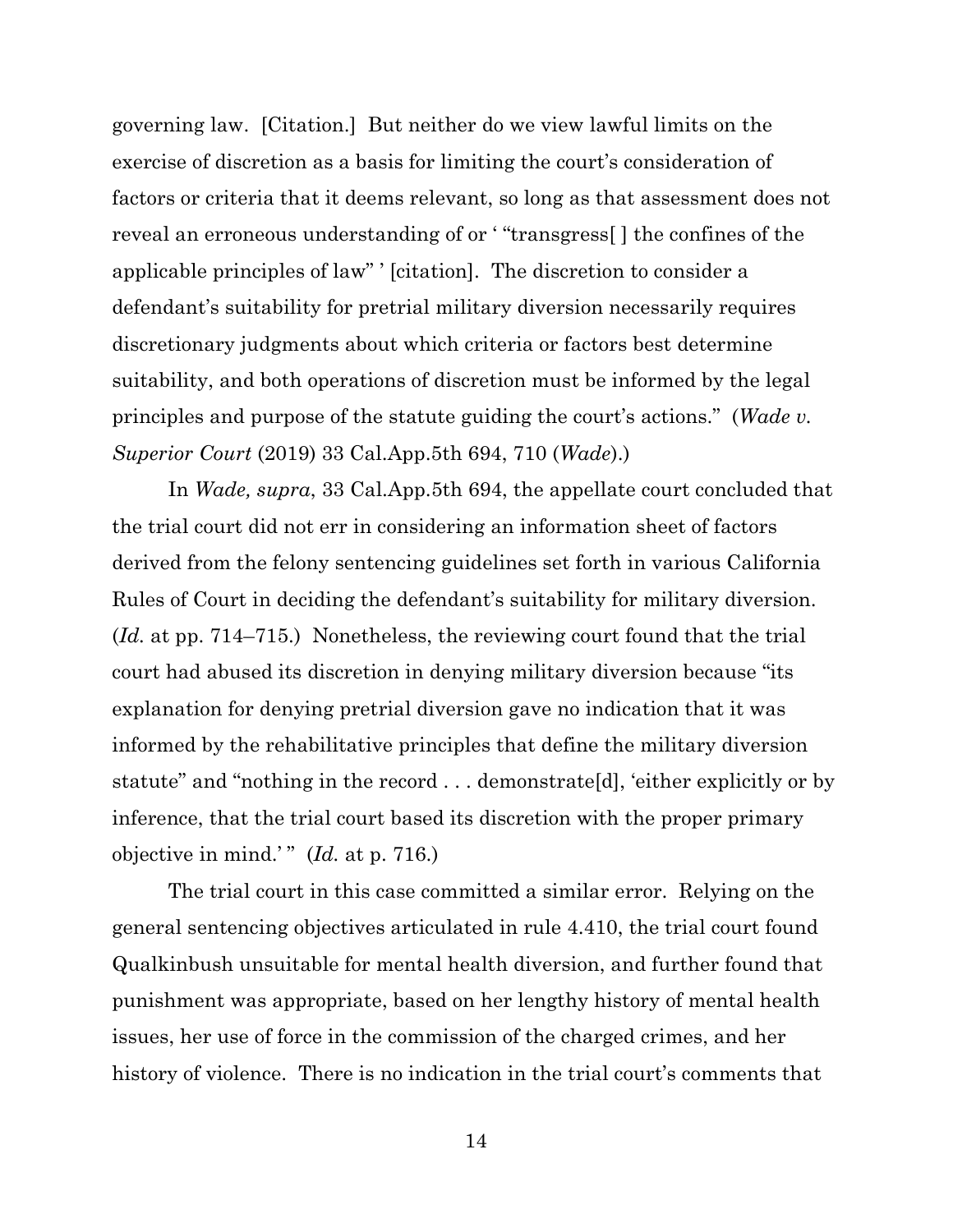the court considered the primary purposes of the mental health diversion statute, as set forth in in section 1001.35, in imposing sentence. In particular, there is no indication that the court considered the goals of promoting increased diversion of individuals with mental disorders to mitigate their entry and reentry into the criminal justice system while protecting public safety,  $9$  and providing diversion that meets the unique mental health treatment and support needs of individuals with mental disorders. (*Wade, supra*, 33 Cal.App.5th at p. 716.)[10](#page-14-1)

The appropriate remedy is to remand the matter to the trial court to reconsider Qualkinbush's motion for mental health diversion, bearing in mind the statutory principles and purpose of the mental health diversion statute. (*Wade, supra*, 33 Cal.App.5th at p. 718.) We express no opinion as to how the court should exercise its discretion on remand.[11](#page-14-2)

<span id="page-14-0"></span><sup>9</sup> As noted, *ante*, in addressing the six eligibility factors, the court did not find that Qualkinbush would pose an unreasonable risk of danger to public safety if treated in the community. The fact that the court granted probation and imposed a condition that Qualkinbush be released to a residential treatment program suggests that the court implicitly found that Qualkinbush in fact would not pose a danger to the community if released from custody.

<span id="page-14-1"></span><sup>10</sup> The instant offenses are Qualkinbush's first as an adult *despite* her lengthy history of mental health issues and the fact that she stopped attending mental health services and discontinued taking her medications when she turned 18. Additionally, the record does not suggest that Qualkinbush is particularly violent or prone to using force.

<span id="page-14-2"></span><sup>11</sup> We question the discussion in *Wade*, *supra*, 33 Cal.App.5th 694, to the extent it suggests that a trial court may properly consider general sentencing objectives in determining a pretrial mental health diversion motion. (*Id.* at pp. 714–715.) For purposes of evaluating the defendant's eligibility and/or suitability for pretrial mental health diversion, the court must treat the matter as if the charges against the defendant have not yet been adjudicated; the court is not sentencing the defendant. Thus, the general sentencing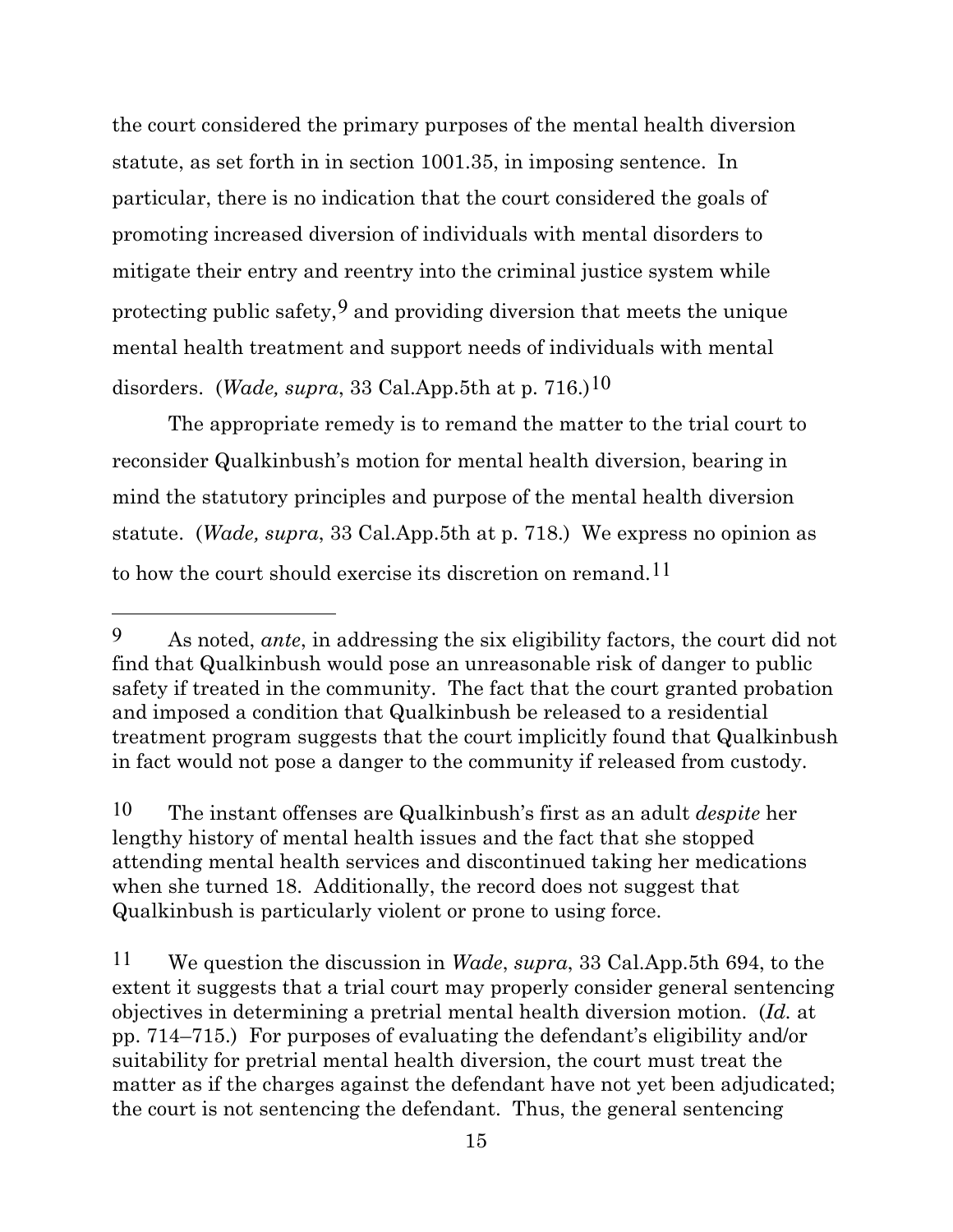## B. *AB 1869 Requires Modification of Qualkinbush's Financial Obligations*

At sentencing, the trial court imposed certain costs and a fee, including a criminal justice administration fee of \$154 (Gov. Code, § 29550), presentencing investigation costs of \$1,433 (§ 1203.1b), probation supervision costs of \$176 per month (§ 1203.1b), and attorney services costs of \$570 (§ 987.8). Qualkinbush contends that AB 1869 requires that these financial obligations be vacated. The People agree that we should vacate the unpaid balance of these financial obligations and order the superior court to amend the abstract of judgment to reflect that vacatur. We concur.

The Legislature enacted AB 1869, effective July 1, 2021, which repealed the provision under which the trial court ordered Qualkinbush to pay the \$154 criminal justice administration fee. (Assem. Bill No. 1869 (2019–2020 Reg. Sess.) § 11.) This bill also added section 1465.9, subdivision (a) (*id.* at § 62) which provides that "[t]he balance of any court-imposed costs pursuant to . . . Sections 987.8, . . . [and] 1203.1b, . . . as those sections read on June 30, 2021, shall be unenforceable and uncollectible and any portion of a judgment imposing those costs shall be vacated." (§ 1465.9, subd. (a).) The plain language of the newly-enacted statute mandates that any unpaid balances of these financial obligations automatically became unenforceable and uncollectible beginning on July 1, 2021, and requires that they be vacated. (*People v. Lopez-Vinck* (2021) 68 Cal.App.5th 945, 953.)

C. *The Probation Order Search Term Requires Correction*

Qualkinbush contends, and the People agree, that the probation order erroneously imposed an electronics search term that conflicts with the trial

objectives of the criminal justice system as articulated in rule 4.410 had no application to Qualkinbush and do not provide a proper basis for denying her motion for diversion.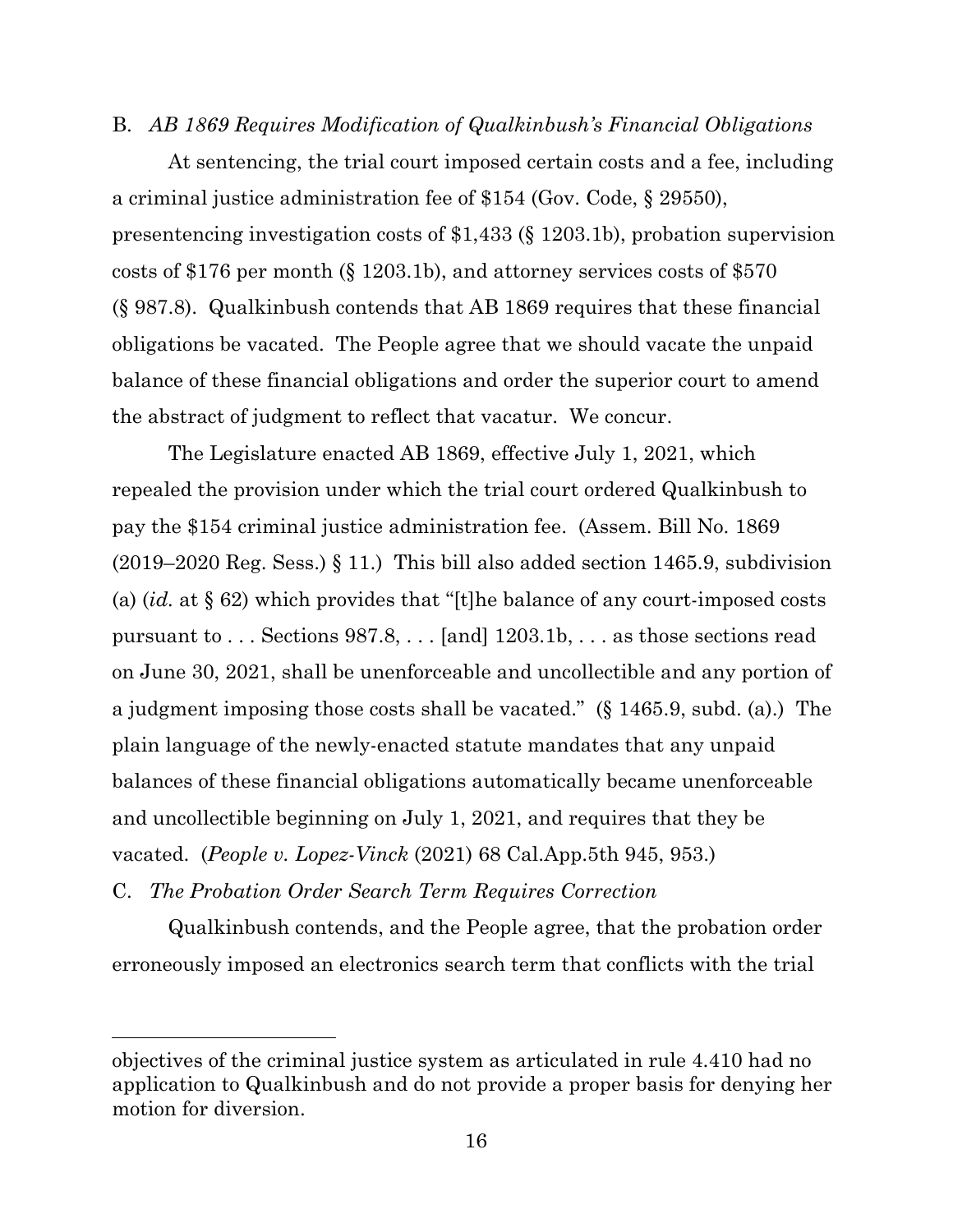court's oral pronouncement of sentence deleting this term. The parties are correct.

The probation department recommended that Qualkinbush's probation include a search condition as part of her probation requiring that she "[s]ubmit person, vehicle, residence, property, personal effects, computers, and recordable media including electronic devices to search at any time . . . ." During sentencing, defense counsel asked the court not to impose that term to the extent that it would allow searches of "electronic devices, recordable media, and computers," and the court said, "Go ahead and delete that."

The probation order originally authorized searches of Qualkinbush's "personal effects, computers, and recordable media including electronic devices" as suggested by the probation department. The court clerk crossed out the phrase "including electronic devices" and wrote the word "deleted" above it. The probation order conflicts with the trial court's oral pronouncement which also deleted searches of Qualkinbush's recordable media and computers. Where, as here, a discrepancy exists between the court's "oral pronouncement of judgment and the minute order or the abstract of judgment, the oral pronouncement controls." (*People v. Zackery* (2007) 147 Cal.App.4th 380, 385.)

D. *AB 1950 Does Not Impact Qualkinbush's Probation Term*

Effective January 1, 2021, AB 1950 amended section 1203.1 (Stats. 2020, ch. 328, § 2) to limit the maximum probation term that a trial court is authorized to impose for most felony offenses to two years. (Former § 1203.1, subd. (a).)<sup>[12](#page-16-0)</sup> Subdivision (l) of section 1203.1 lists certain exceptions to the

<span id="page-16-0"></span><sup>12</sup> The Legislature subsequently amended and then replaced section 1203.1. (Stats. 2021, ch. 257, §§ 21, 22 [Assembly Bill No. 177 (2021–2022 Reg. Sess.)].) As relevant here, former section 1203.1, subdivision (m), was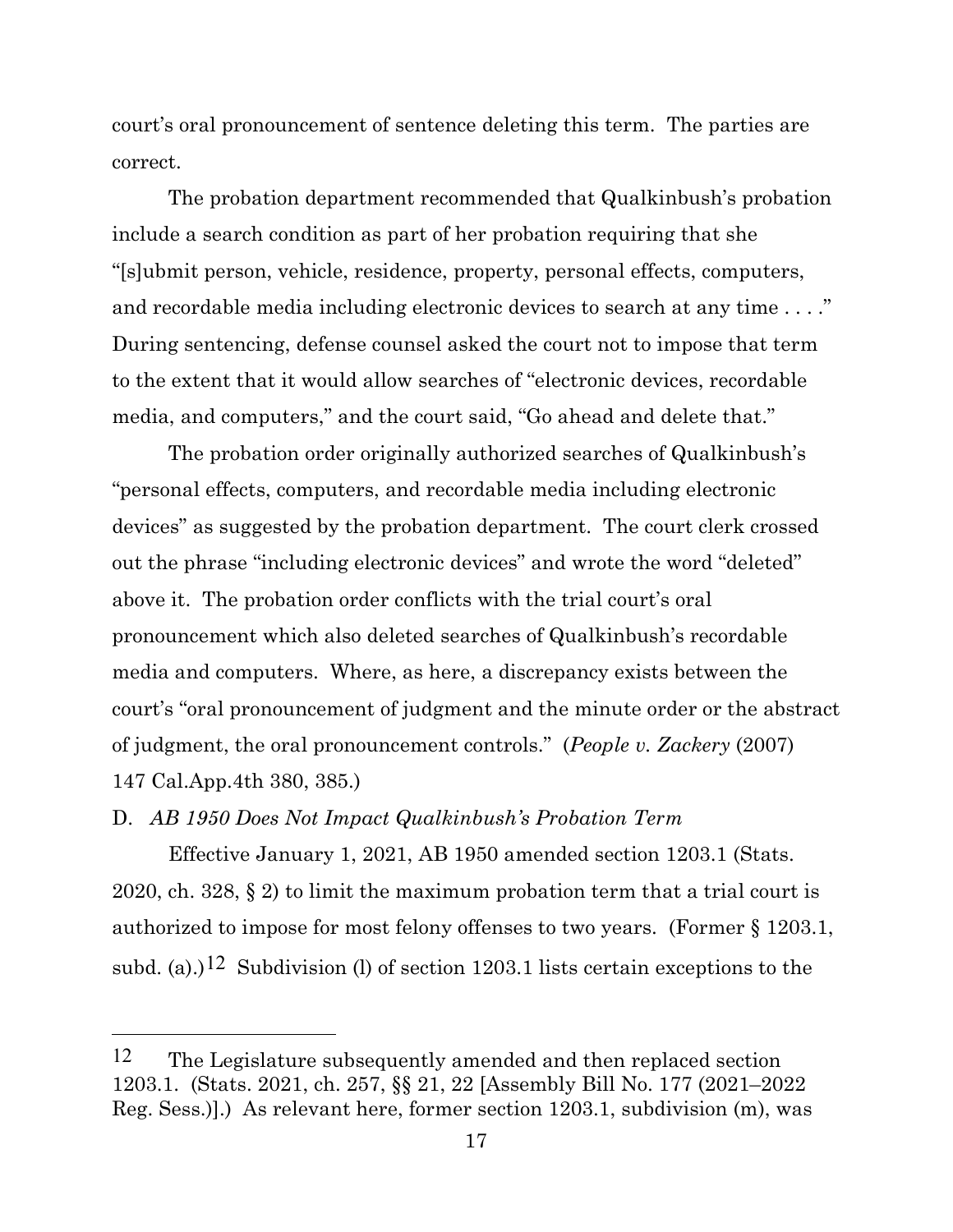two-year probation limit in subdivision (a), including any offense that "includes specific probation lengths within its provisions." (§ 1203.1, subd. (l).) If an exception applies, then probation "may continue for a period of time not exceeding the maximum possible term of the sentence . . . ."  $(\S 1203.1, \text{subd. (l)})^{13}$  $(\S 1203.1, \text{subd. (l)})^{13}$  $(\S 1203.1, \text{subd. (l)})^{13}$ 

The People contend that Qualkinbush waived any challenge to a stipulated sentence and thus may not contest the length of her probation under AB 1950 because she accepted that term of probation as part of her plea bargain. The written plea agreement states: "NOLT; Releasable to program pending PHS. No contact order remains with the continued exception that Ms. Qualkinbush can have telephonic contact with protected party. 17(b) upon SCOP with no violations."[14](#page-17-1) Qualkinbush initialed the box next to the advisement that the maximum punishment resulting from the change of plea would be five years in prison, and if "not sentenced to imprisonment, I may be granted probation for a period up to 5 years or the maximum term of imprisonment, whichever is greater." She also initialed the box giving up her right to appeal "any sentence stipulated herein."

redesignated as section 1203.1, subdivision (l). Hereafter, this opinion will cite to the current version of the statute.

<span id="page-17-0"></span><sup>13</sup> Qualkinbush pleaded guilty to count 1 and another offense approximately one month *after* AB 1950 went into effect on January 1, 2022.

<span id="page-17-1"></span><sup>14</sup> " 'NOLT' is an acronym meaning that the district attorney will not oppose local time." (*People v. Patton* (2019) 41 Cal.App.5th 934, 942 (*Patton*).) The reference to section 17 indicates the parties' agreement, as discussed at the change of plea hearing, that Qualkinbush's felony conviction for elder abuse would be reduced to a misdemeanor upon her successful completion of probation.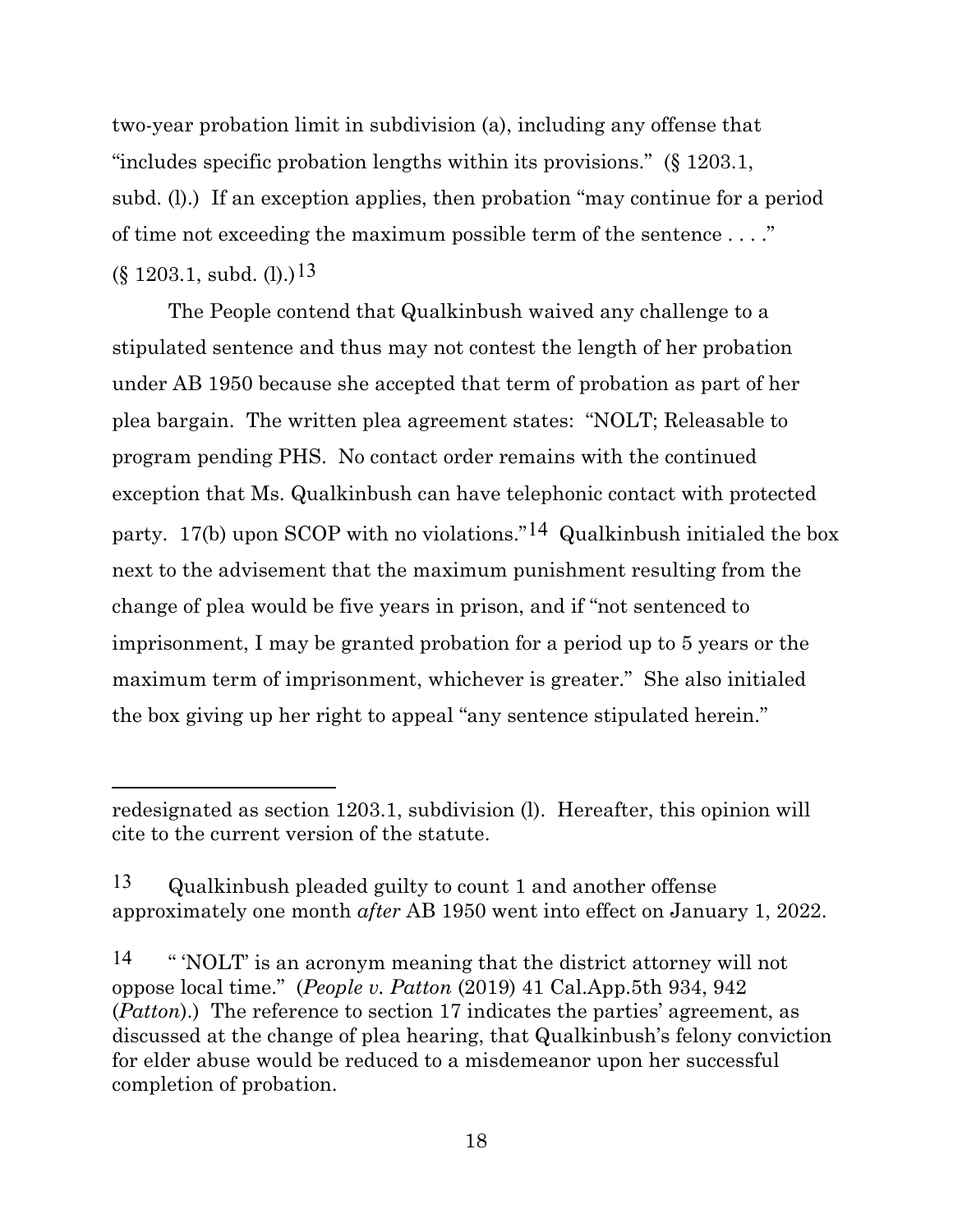Although the written plea agreement does not show that the parties agreed to a stipulated term of three years of formal probation, all other portions of the record reflect this understanding, including the probation report, and the transcripts of the change of plea hearing and the sentencing hearing. Additionally, both appellate counsel concur in their briefing in this court that the parties' agreed to a three-year probation term. Under these circumstances, it appears that the written plea agreement does not accurately state the terms of the parties' agreement and we defer to the parties' and court's statements in the reporter's transcripts, which indicate that the parties agreed to a three-year term of probation. (*People v. Harrison* (2005) 35 Cal.4th 208, 226 [the prevailing portion of the record "will depend on the circumstances of each particular case"].) Accordingly, it appears that Qualkinbush waived any challenge under AB 1950 to the stipulated threeyear probation term. (*People v. Hester* (2000) 22 Cal.4th 290, 295.)

In any event, the parties agree that Qualkinbush is not entitled to relief under AB 1950 based on the nature of her conviction. Section 1203.097 sets forth specific probation lengths and requires a "minimum period of probation of 36 months" for "a crime in which the victim is a person defined in [s]ection 6211 of the Family Code."  $(\S 1203.097, \text{subd. (a)(1)})$  "Section" 1203.097 applies to any person placed on probation for a crime if the underlying facts of the case involve domestic violence, even if the statute defining the crime does not specifically refer to domestic violence." (*People v. Cates* (2009) 170 Cal.App.4th 545, 548.)

Family Code section 6211 defines " '[d]omestic violence' " as "abuse perpetrated" against a "person related by consanguinity or affinity within the second degree." (Fam. Code,  $\S 6211$ , subd. (f).) Qualkinbush is the victim's adopted daughter. A parent and child are related in the first degree of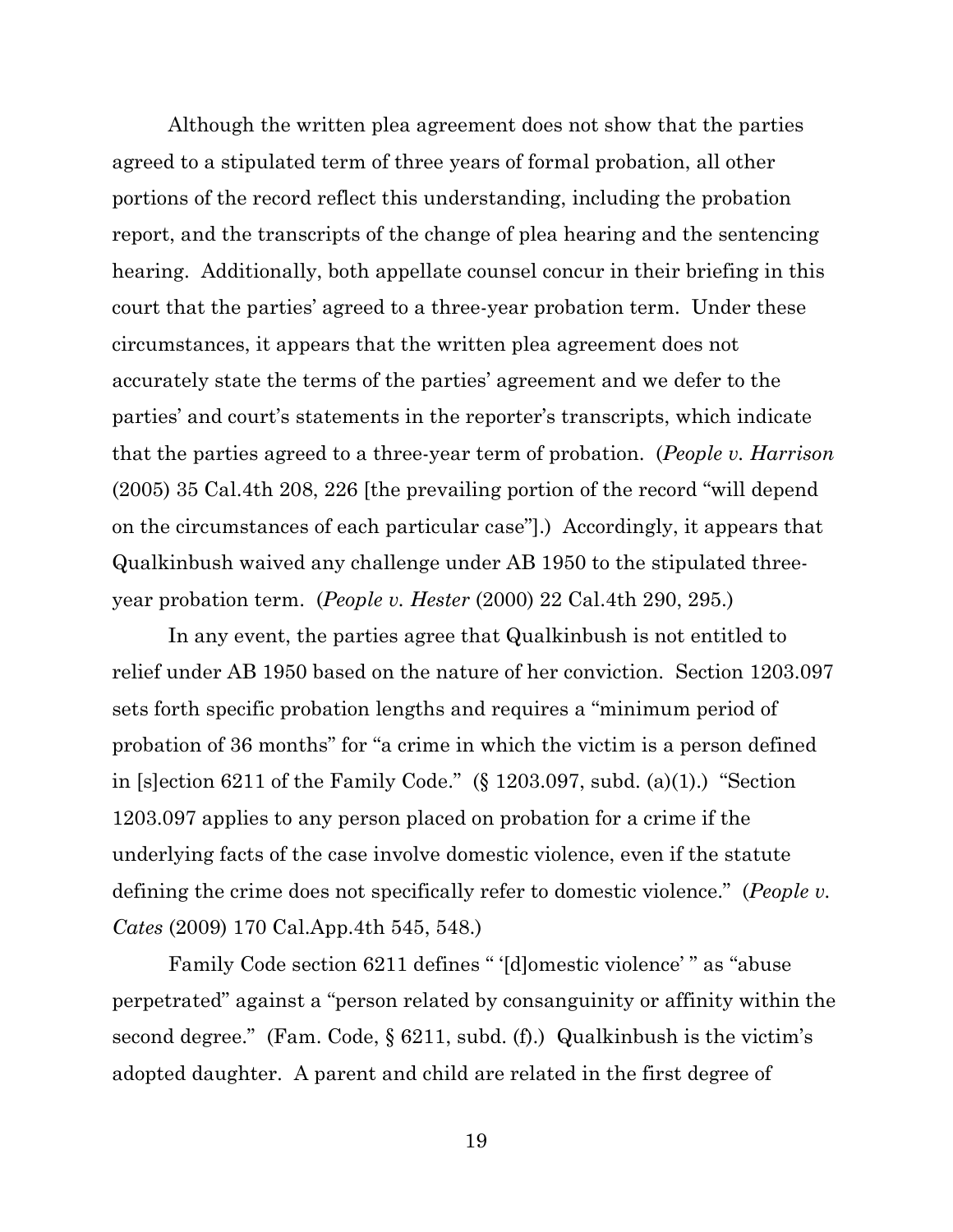consanguinity (Prob. Code, § 13, subd. (b)), and an adopted child is considered to be the child of an adoptive parent. (*In re Darling's Estate* (1916) 173 Cal. 221, 223; cf. rule 5.502(1) [defining affinity as the connection between one spouse and the other spouse's blood or adoptive relatives].)

We interpret the phrase, "an offense that includes specific probation lengths in its provisions" in subdivision (l)(1) of section 1203.1 to refer not only to the statute defining the elements of the crime, but also to any statutory provisions to which the court must look to determine the proper term of probation. Qualkinbush's offense of conviction  $(\S 368, \text{subd.} (b)(1))$ does not, itself, include a specific probation length. However, in order to determine the proper term of probation for a defendant convicted of this crime, the trial court must refer to section 1203.097 and, under the circumstances of this case, to Family Code section 6211, because the victim in this case is a person defined in Family Code section 6211. Thus, the two-year probation limit in section 1203.1, subdivision (a), does not apply to Qualkinbush.

## IV.

#### DISPOSITION

Qualkinbush's guilty plea is conditionally vacated and the order granting formal probation is conditionally reversed. The matter is remanded to the superior court to conduct another mental health diversion eligibility hearing under section 1001.36, no later than 90 days from the filing of the remittitur, and exercise its discretion in conformity with the principles articulated herein. Specifically, in determining whether Qualkinbush and/or her offense are suitable for mental health diversion, the court is to consider the goals of promoting increased diversion of individuals with mental disorders to mitigate